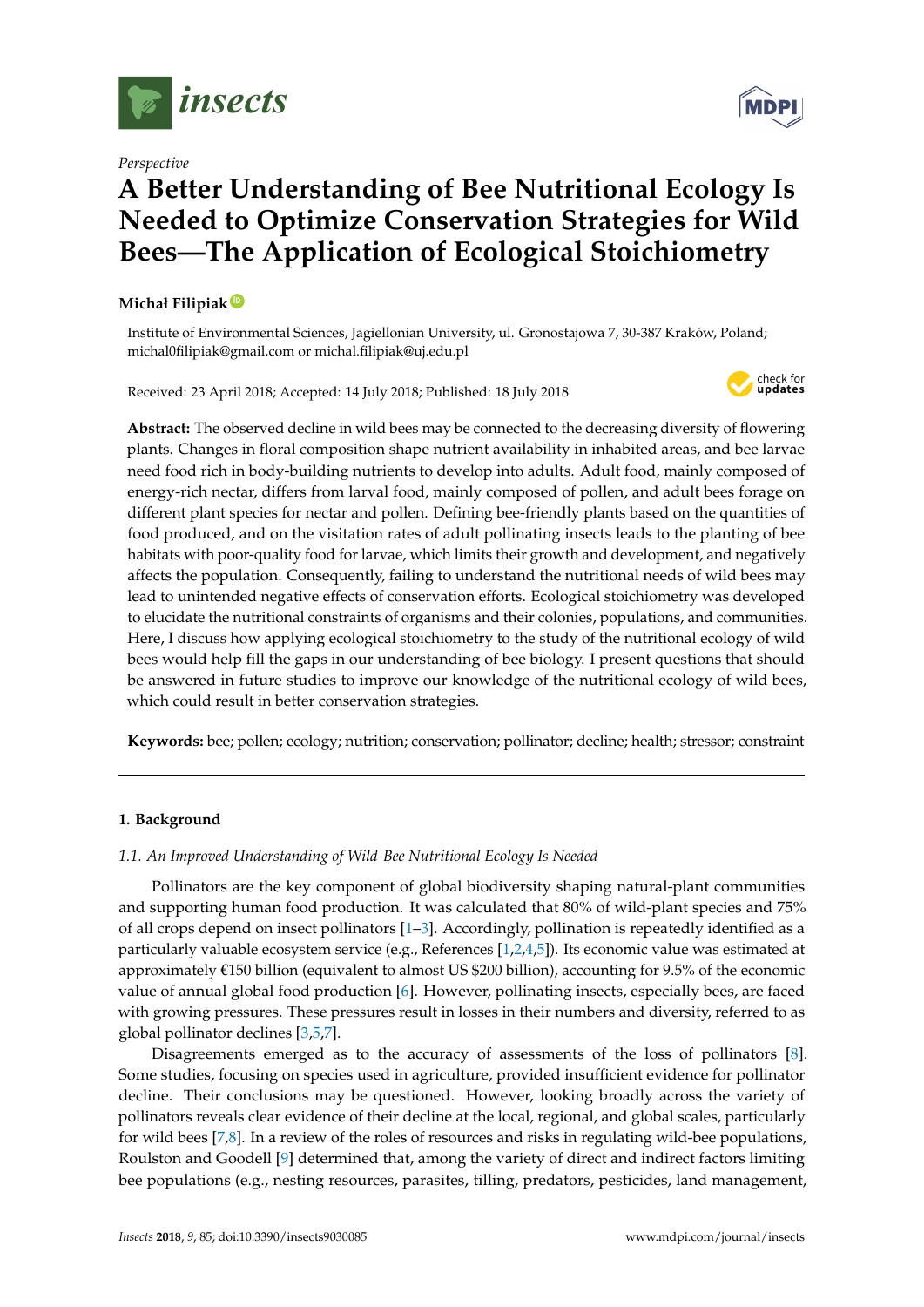landscape context, and invasive species), the availability of food resources is the most important factor. Another review focused on how floral resources shape bee populations and pollination services, and concluded that a refined understanding of wild-bee nutritional ecology is needed for predicting and managing bee-mediated pollination services [\[10\]](#page-10-5).

Studies on pollinator biology and ecology mainly focus on *Apis mellifera* L. [\[7,](#page-10-2)[11](#page-10-6)[–13\]](#page-10-7). Several comprehensive reviews of the nutritional physiology and ecology of this species were published (Reference [\[14\]](#page-10-8) with literature cited there), and according to my knowledge, a similarly detailed level of information does not exist for any other single bee species (however, we do have general knowledge on the physiology, ecology, and nutrition of several bee groups, e.g., Meliponini stingless bees [\[15\]](#page-10-9)). The total number of bee species worldwide is estimated as 20,000. These bees inhabit various environments, have diverse life histories and feeding strategies, and experience different limitations shaped by bee-plant interactions. Failing to understand the diversity of bee feeding strategies might have implications for the effects of bee conservation, resulting in unintended changes in ecosystems.

Not all plants produce pollen the nutritional quality of which satisfies the nutritional requirements of bees [\[16](#page-10-10)[,17\]](#page-10-11). Nonetheless, in choosing bee-friendly plants for planting, we tend to ignore their quality as food for bees. In particular, we tend to ignore larval nutritional needs which differ from adult requirements. Bee-friendly plants are often defined based on the quantities of nectar and pollen produced, and on the visitation rates of adult pollinating insects. However, bees forage on different plant species for nectar and pollen [\[18–](#page-10-12)[20\]](#page-10-13), and the species composition of the pollen used as larval food may influence bee survival [\[21\]](#page-10-14). Adult food, which is rich in energy, has different characteristics from larval food, which is rich in body-building matter. Wild bees may have almost infinite access to energy-rich food that meets the nutritional needs of energetically limited adults, yet a large quantity of food for bee larvae cannot compensate for poor quality. In such a way, poor nutritional balance may limit the growth and development of individuals, thus negatively influencing their populations. Therefore, to balance the bee diet and ensure that bee populations can thrive, we should pay special attention to pollen quality.

Consumers are limited in their juvenile life stage by the availability of molecules allowing for maximized growth. This limitation is imposed on the consumer's growth and development, and, if not mitigated, results in underdeveloped adults, whose fitness is reduced. In extreme cases, such a limitation leads to the consumer's death before it reaches the adult stage. Some of the molecules that do not compose the original food, but are needed by consumers, may be produced by gut symbionts. However, both consumers and their gut symbionts are limited if the diet is not stoichiometrically balanced. The reason is the law of conservation of mass, according to which the constituent atoms of nutrients cannot be created by organisms from the available biomass, and therefore, must be present in the diet in adequate proportions ([\[22](#page-10-15)[,23\]](#page-10-16), Figure [1\)](#page-2-0).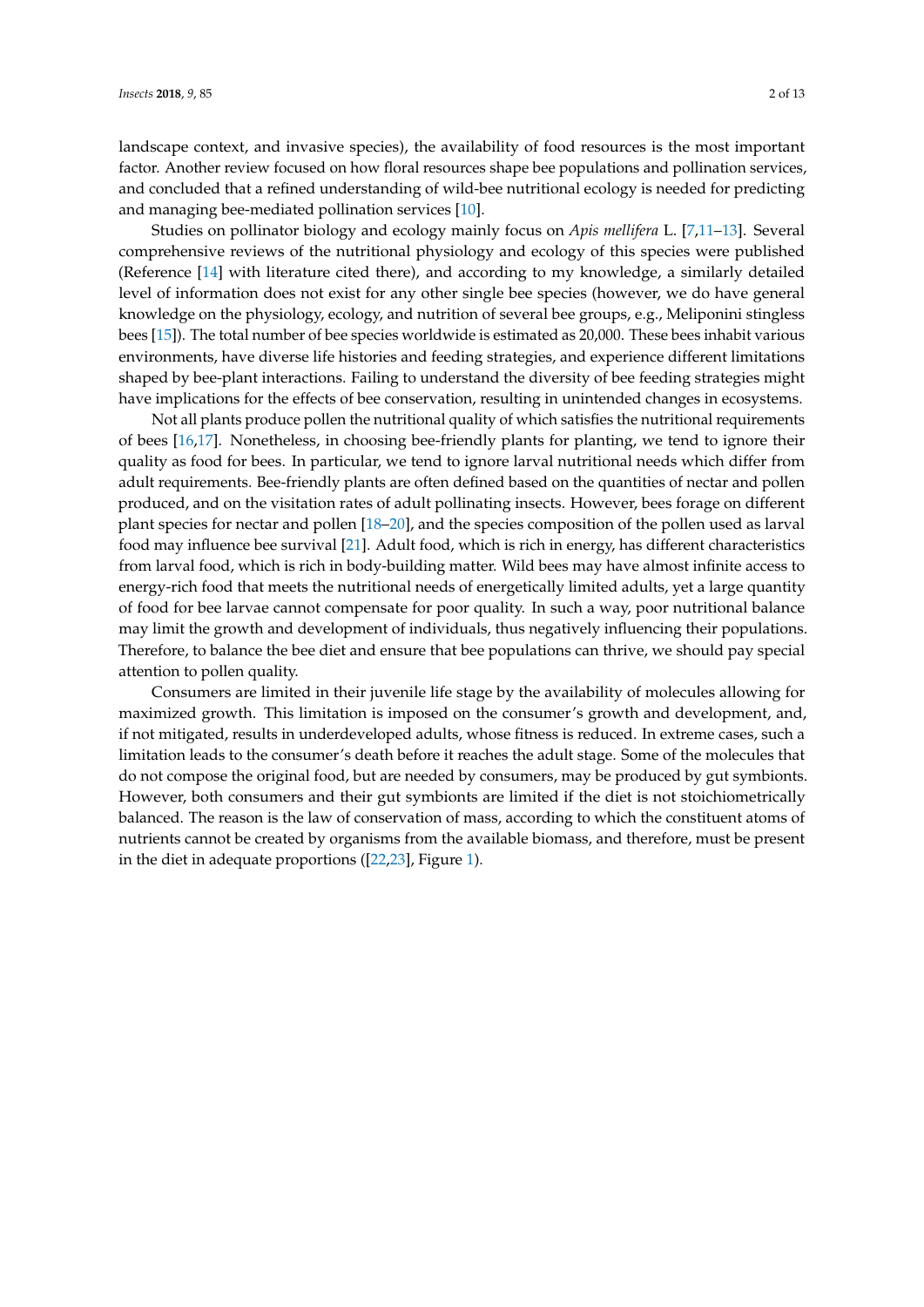<span id="page-2-0"></span>

STOICHIOMETRIC MISMATCH = LIMITED GROWTH AND DEVELOPMENT

**Figure 1.** Consumers ingest a prepackaged ratio of atoms. For herbivores, the food contains more C **Figure 1.** Consumers ingest a prepackaged ratio of atoms. For herbivores, the food contains more C relative to other atoms, so they must manage a diet that presents a stoichiometric mismatch through relative to other atoms, so they must manage a diet that presents a stoichiometric mismatch through excess C, which is further exacerbated by the unbalanced relationships between non-C elements to the exceptional scarcity of some of them). Consumer graphic source: Vecteezy.com (due to the exceptional scarcity of some of them). Consumer graphic source: Vecteezy.com [\(https:](https://www.vecteezy.com/vector-art/169213-flat-six-bees-vectors) (https://www.vecteezy.com/vector-art/169213-flat-six-bees-vectors). [//www.vecteezy.com/vector-art/169213-flat-six-bees-vectors\)](https://www.vecteezy.com/vector-art/169213-flat-six-bees-vectors).

The law of conservation of mass is crucial for ecological interactions occurring in the ecosystem, including plant–insect interactions [\[16\]](#page-10-10), and bees and their host plants must have evolved within the frame of this law. The study of the balance of energy and matter in ecological interactions that capitalizes on consumers and their food to be composed of identical building blocks—atoms of chemical elements—is called ecological stoichiometry [\[22,](#page-10-15)[23\]](#page-10-16).

#### *1.2. The Framework of Ecological Stoichiometry May Be Applied for A Better Understanding of Bee Nutritional Ecology Nutritional Ecology 1.2. The Framework of Ecological Stoichiometry May Be Applied for A Better Understanding of Bee*

The framework of ecological stoichiometry was developed to better understand the nutritional The framework of ecological stoichiometry was developed to better understand the nutritional constraints on growing and developing organisms, and how these constraints shape ecological constraints on growing and developing organisms, and how these constraints shape ecological interactions [22]. In contrast to the majority of ecological analyses, which are based on single interactions [\[22\]](#page-10-15). In contrast to the majority of ecological analyses, which are based on single dimensions (energy, biomass, nitrogen, or carbon), ecological stoichiometry is a multivariate approach that uses multiple currencies of choice—the atomic ratios of elements—as a metric [\[22\]](#page-10-15). Therefore, Therefore, ecological stoichiometry can provide additional predictive power and complement ecological stoichiometry can provide additional predictive power and complement traditional traditional approaches [22,23]. Ecological stoichiometry considers that organisms build their bodies approaches [\[22,](#page-10-15)[23\]](#page-10-16). Ecological stoichiometry considers that organisms build their bodies and maintain and maintain the entire metabolism by relying on thousands of chemical reactions [22,24]. All these the entire metabolism by relying on thousands of chemical reactions [\[22,](#page-10-15)[24\]](#page-10-17). All these reactions must be chemically balanced, as predicted by the law of conservation of mass. To put it simply, this rule is similar to the case of a single chemical reaction, in which the atomic composition of reactants is exactly the same as the atomic composition of products (see Reference [\[22\]](#page-10-15), where this reactants is exactly the same as the atomic composition of products (see Reference [22], where this concept was taken further and described in reader-friendly form). Therefore, ecological stoichiometry concept was taken further and described in reader-friendly form). Therefore, ecological stoichiometry refers to atoms of chemical elements whose scarcity in the environment prevents the production of refers to atoms of chemical elements whose scarcity in the environment prevents the production of biologically important organic molecules (e.g., nucleic acids, phospholipids, vitamins, and enzymes, biologically important organic molecules (e.g., nucleic acids, phospholipids, vitamins, and enzymes, i.e., essentially the biochemical machinery that builds every living organism, and which is required i.e., essentially the biochemical machinery that builds every living organism, and which is required for their maintenance). Within this context, ecological interactions of organisms in an ecosystem are for their maintenance). Within this context, ecological interactions of organisms in an ecosystem are shaped by the quality of available food (Figure 2; [23,25,26]; see Reference [16] for a review). shaped by the quality of available food (Figure [2;](#page-3-0) [\[23](#page-10-16)[,25](#page-10-18)[,26\]](#page-10-19); see Reference [\[16\]](#page-10-10) for a review).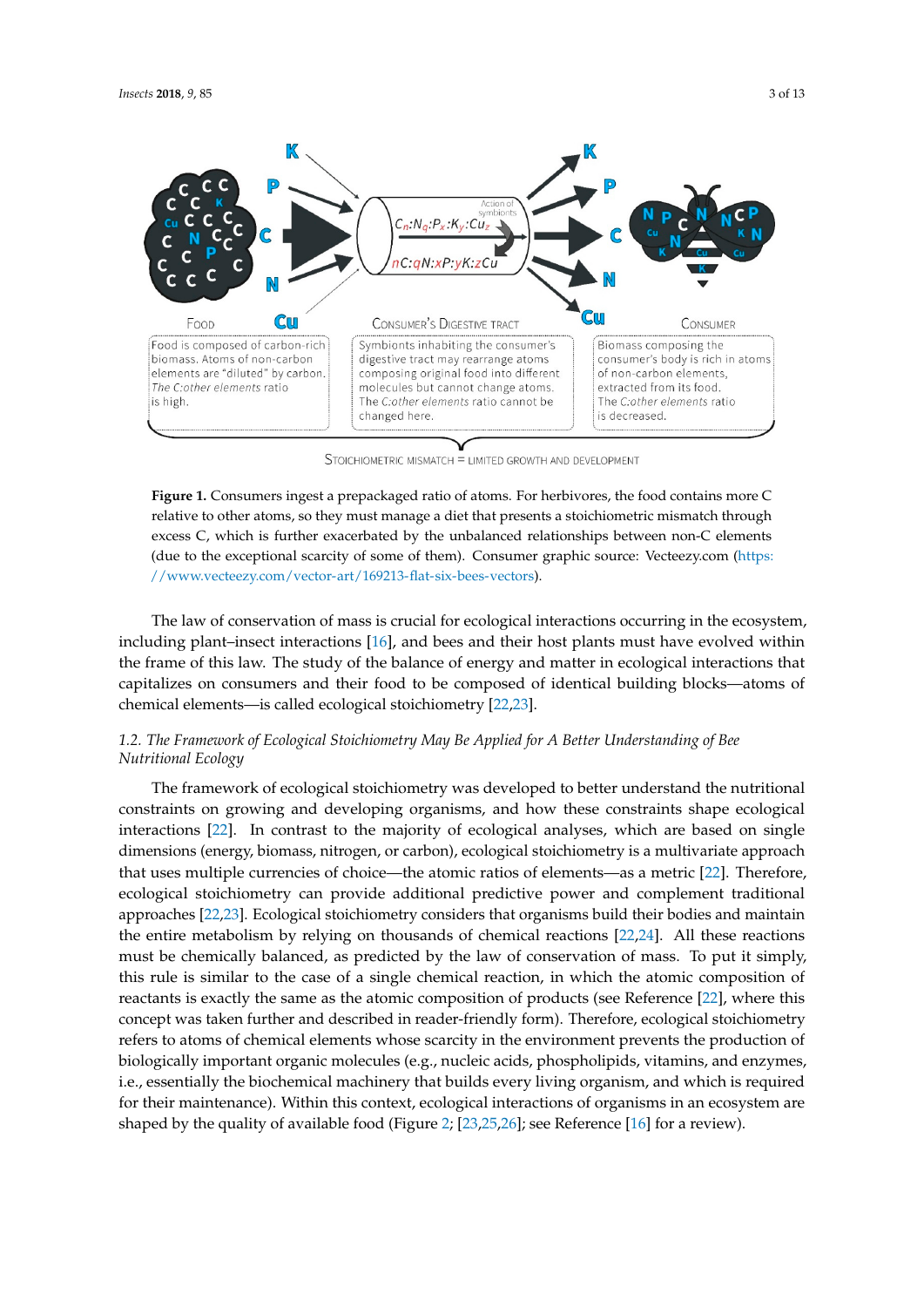<span id="page-3-0"></span>

**Figure 2.** Organisms in an ecosystem interact with each other and with the abiotic world to grow, **Figure 2.** Organisms in an ecosystem interact with each other and with the abiotic world to grow, develop, produce progeny, and maximize fitness. Energy, shown in orange, is flowing through the develop, produce progeny, and maximize fitness. Energy, shown in orange, is flowing through the ecosystem while the mineral pool (in blue) is cycling, and consumers are drivers of this cycle. Only a ecosystem while the mineral pool (in blue) is cycling, and consumers are drivers of this cycle. Only a given pool of nutritional supply is available, and interactions between components of this food web given pool of nutritional supply is available, and interactions between components of this food web (in red) are shaped by food quality, which is crucial for consumer growth and population dynamics. (in red) are shaped by food quality, which is crucial for consumer growth and population dynamics. The study of the balance of energy and matter in ecological interactions is called ecological The study of the balance of energy and matter in ecological interactions is called ecological stoichiometry. This research framework capitalizes on the fact that organisms are composed of identical building blocks—atoms of chemical elements—even though they build remarkably diverse organic molecules. Within this context, it is possible to focus on a single interaction within this web.

Because adult bodies are already fully formed, their functionality is mainly limited by energy; Because adult bodies are already fully formed, their functionality is mainly limited by energy; however, according to the homeostatic "elemental recipe" (i.e., elemental homeostasis; [\[23,](#page-10-16)[27\]](#page-10-20)), the ability of an organism to build a fully functional adult body is influenced by the availability of body-building atoms during the juvenile stage (the changes in the chemical composition of the body during subsequent adult life are a different story). The larval diet must be nutritionally balanced in terms of the proportions of nutrients in the food being consumed; it is impossible to obtain a balanced diet by simply eating a large quantity of nutritionally imbalanced food [\[23,](#page-10-16)[26,](#page-10-19)[28\]](#page-11-0). Within this context, stoichiometric mismatch may occur between the elemental composition of the body of the consumer and its food [\[23](#page-10-16)[,28](#page-11-0)[,29\]](#page-11-1). The observed "toxic" effects (e.g., negative influences on egg production, hatching success, and development) of a particular diet on an organism may be caused by a stoichiometric mismatch, rather than by toxic substances [\[30\]](#page-11-2). In this way, the demand for resources is reflected in organismal stoichiometry [25]. is reflected in organismal stoichiometry [\[25\]](#page-10-18).

Organisms face limitations imposed by the scarcity of organic substances, including specific Organisms face limitations imposed by the scarcity of organic substances, including specific amino acids, in food [31]. However, it is practically impossible for a single study to encompass the amino acids, in food [\[31\]](#page-11-3). However, it is practically impossible for a single study to encompass the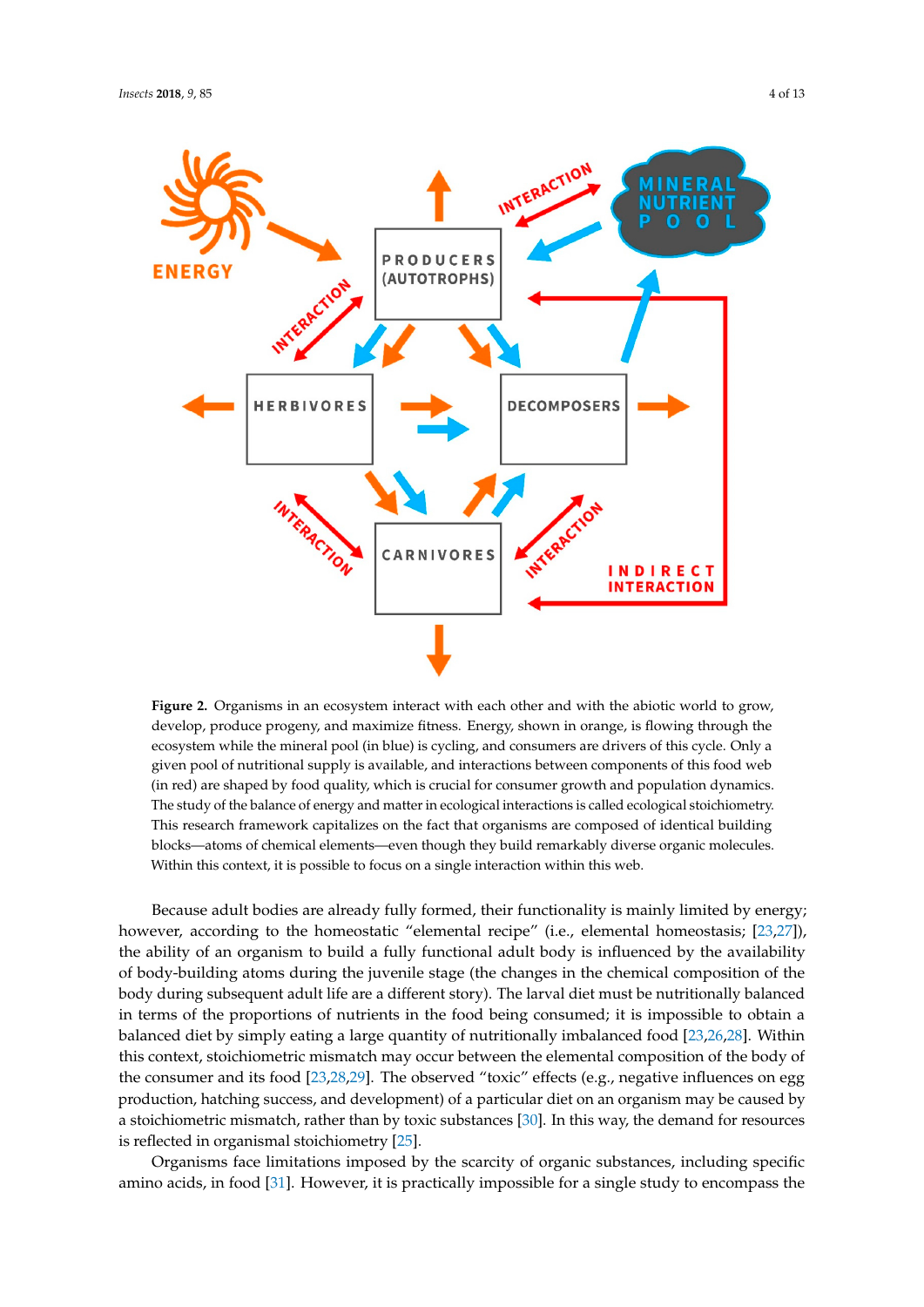carbohydrates, proteins, and lipids (reviews in References [\[10,](#page-10-5)[14,](#page-10-8)[31\]](#page-11-3)). Approach (1) provides valuable but limited information on the nutritional ecology of bees, and method (2) overlooks the possibility that the scarcity of specific substances in food may affect bees even if the food contains a large amount of proteins, sugars, or lipids. An alternative and complementary approach is to use the framework of ecological stoichiometry to study the constraints that unbalanced food imposes on organismal growth and development [\[23](#page-10-16)[,25](#page-10-18)[,26\]](#page-10-19). During larval development, organisms assimilate all the building blocks needed to compose the adult body. The body is built of atoms in a taxonomically specific proportion known as the organismal stoichiometry [\[25\]](#page-10-18). The demand for resources gathered during larval growth is reflected in the organismal stoichiometry of the adult body, and stoichiometric mismatch may occur between the atomic composition of the body and the larval food [\[23\]](#page-10-16). Poor nutritional balance in the pollen consumed may limit the growth and development of individuals, thus negatively influencing their populations [\[23](#page-10-16)[,31\]](#page-11-3).

## **2. Adult Bee Individuals Need Food Quantity, but Bee Populations Need Food Quality to Thrive and Prosper**

A number of studies investigated the nutritional needs of wild bees considering the food quantity (e.g., Reference [\[32\]](#page-11-4); for a review, see References [\[9,](#page-10-4)[10\]](#page-10-5)). Within this framework, it was shown that the quantity of available food may shape the reproduction patterns and densities of wild bees (e.g., References [\[32–](#page-11-4)[34\]](#page-11-5)). Much less is known about the nutritional quality of pollen for wild bees. In contrast, our knowledge on the nutritional ecology of *A. mellifera* is more advanced; however, even for this species, the nutritional needs were mainly studied considering the food quantity and neglecting its quality [\[14,](#page-10-8)[17\]](#page-10-11). This knowledge gap is reflected in conservation strategies undertaken to stop pollinator decline. As an illustration of the risk of ignoring the quality of larval food for bees, one could consider mass-flowering crops being visited by adult pollinators for high-energy food that is unbalanced for larvae. Mass-flowering crops, even if rich in nectar and pollen, serve as a monotonous diet and act as a stressor on bee health, limiting growth and development [\[4](#page-9-3)[,16\]](#page-10-10). It was shown that mass-flowering crops dilute pollinator abundance [\[35\]](#page-11-6). Nonetheless, mass-flowering crops were proposed as conservation resources for wild bees, based on a collection of adult specimens from a sunflower field [\[36\]](#page-11-7), while ignoring the fact that sunflowers produce pollen that is exceptionally low in phosphorus, thus limiting the larval growth and development of both wild bees and *A. mellifera* honey bees [\[16,](#page-10-10)[17\]](#page-10-11) (such a limitation results in toxic effects [\[30\]](#page-11-2)). Therefore, a simplistic generalization of the nutritional needs of bee communities and populations based on the foraging of adult insects is misleading, and it may lead to devastating effects if applied in conservation strategies. For that reason, assessing and comparing the nutritional quality of food for bees is needed to understand the nutritional ecology of wild bees, and to implement more effective conservation practices.

## **3. The Application of Ecological Stoichiometry to Gain Knowledge on the Nutritional Ecology of Wild Bees**

### *3.1. Ecological Stoichiometry Reflects the Economy of Nature*

Mismatches between the biochemical makeup of an organism and its food influence the organism's development, condition, health, size, longevity, and survival. The reason for this is economic and involves two components [\[25](#page-10-18)[,26\]](#page-10-19): (1) the biochemical makeup of an organism originates in organismal traits and adaptations, and, at the same time, (2) the biochemical makeup reflects a demand for resources that must be acquired during growth to build a body equipped with these traits and adaptations. All living organisms are composed of identical building blocks, producing a great diversity of structures with diverse functions. These building blocks consist of approximately 25 chemical elements that are combined and maintained with the use of energy [\[23,](#page-10-16)[28,](#page-11-0)[37\]](#page-11-8). Nevertheless,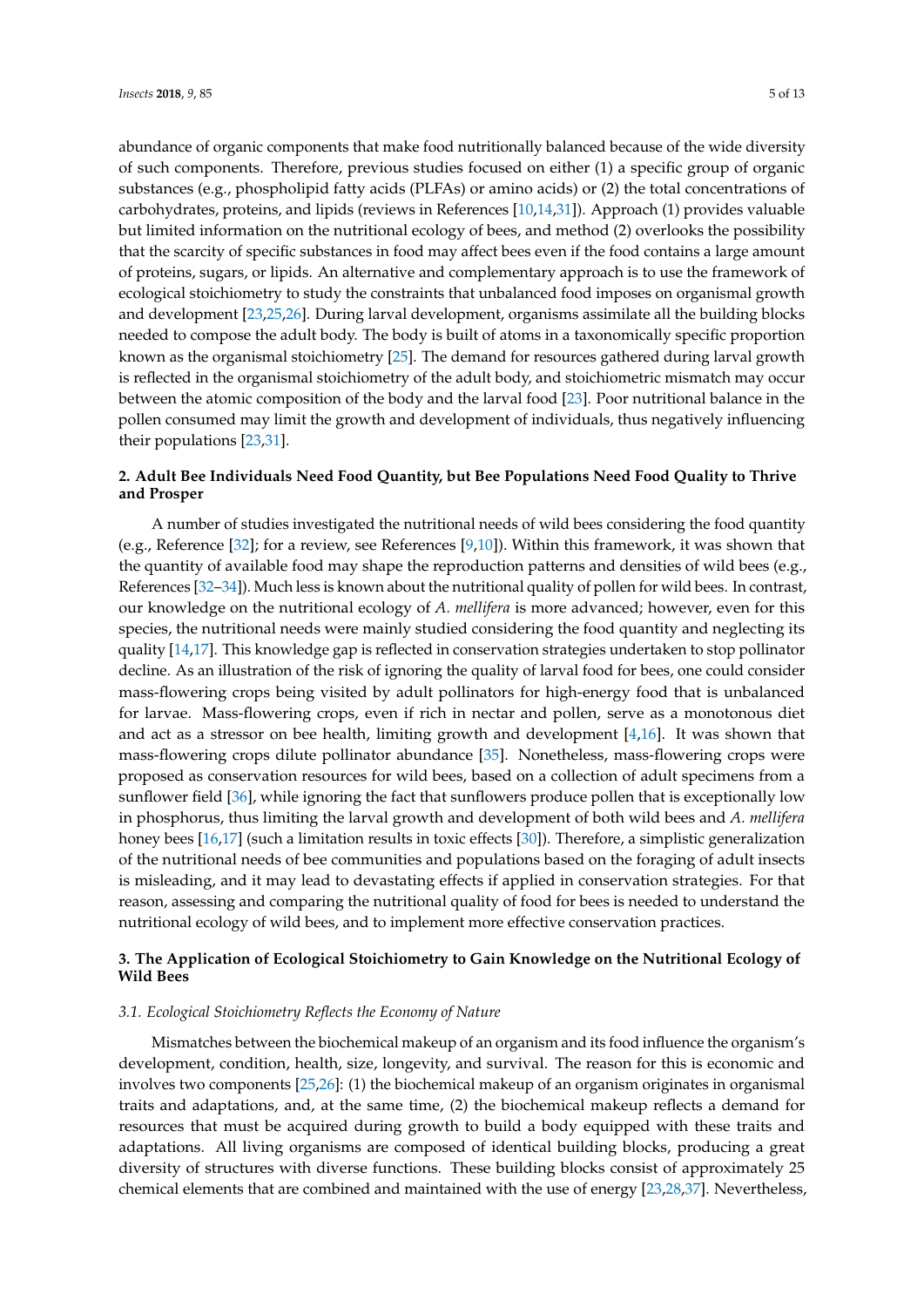the tissues and bodies of organisms are built from atoms in various proportions. This fact is crucial for ecological interactions, and it may shape the functioning of whole ecosystems (Figure [2;](#page-3-0) [\[23,](#page-10-16)[28,](#page-11-0)[38–](#page-11-9)[42\]](#page-11-10)). The most fundamental feature of the elements, enabling their use in ecological stoichiometry, is that specific atoms cannot be transformed into different atoms through processing by the organism. This feature distinguishes atoms from organic compounds. A consequence of this feature is that, in using atomic ratios of elements as a currency of choice, one can assume that every developing organism has, at its disposal, only the building material that its environment provides. In the case of bees, other pollen eaters, and herbivores in general, this material consists of a few elements available in excess (e.g., C, H, and O) and a deficit of others (e.g., P, N, and Na [\[23](#page-10-16)[,43\]](#page-11-11)). As a result, the mismatch between the elemental composition of pollen and the requirements of a bee imposes a limitation on the growth and development of bees, even if pollen is available in excess (Figure [1;](#page-2-0) [\[23,](#page-10-16)[38,](#page-11-9)[44,](#page-11-12)[45\]](#page-11-13)). Furthermore, growth and development are co-limited by the scarcity of several elements in addition to the most limiting element [\[37](#page-11-8)[,46\]](#page-11-14). Within this context, ecological stoichiometry provides a common currency linking the ecology of organisms with life-history tradeoffs and evolutionary processes entrenched in the biogeochemical economy of life [\[25\]](#page-10-18). This currency is a ratio of atoms composing the bodies of organisms and their foods [\[23\]](#page-10-16). Ecological stoichiometry is not a new name for the physiology of micronutrients, and it does not concern the ions for which already grown organisms have physiological needs. Instead, the framework of ecological stoichiometry acknowledges the law of conservation of mass, which predicts that all the elements composing living things cannot be created from nothing, and they are available only in the amounts and ratios present in the environmentally available food from which growing organisms must build their adult bodies. Within this context, limitations experienced during the juvenile stage may influence life-history traits (e.g., adult size, adult condition, adult fertility, longevity of larval development, and larval consumption rate), and thus, an organism's fitness.

## *3.2. Changes in the Floral Composition of Bee Habitats Impact the Nutritional Balance of Bee Larvae Diets, Thereby Shaping Bee Populations*

The quality of available resources is variable over the landscape and across time. Simultaneously, the expression and evolution of life-history tradeoffs are linked to the nutritional limitations experienced by the organism [\[25,](#page-10-18)[47](#page-11-15)[–49\]](#page-11-16). The nutritional needs of organisms for body-building atoms are reflected in specific elemental phenotypes of various organisms [\[50\]](#page-11-17), and fitness-related traits necessitate tradeoffs in the presence of suboptimal food with mismatched atomic composition [\[25](#page-10-18)[,48](#page-11-18)[,51\]](#page-12-0). Resources acquired during the larval growth of a holometabolous insect are used to build its adult body. For building the body of a pupating individual with maximal fitness, there are optimal proportions of nutrients that may be allocated to specific structures in the adult body and to the cocoon. It was shown that the taxonomic variation in pollen stoichiometry limits the capability of bees to optimize diets for their progeny, thereby limiting the growth and development of the progeny [\[16](#page-10-10)[,17\]](#page-10-11). In other words, various plant species produce stoichiometrically distinct pollen. Moreover, research showed that nutritionally diverse pollens from various plants act synergistically to influence host nutrition [\[52\]](#page-12-1), and the loss of pollen host plants was shown to be the key factor driving wild-bee decline in the Netherlands [\[53\]](#page-12-2). Within this context, bee communities and populations may be shaped by the availability of key host plants that produce pollen providing a nutritionally balanced larval diet. Therefore, owing to differences between nutritional supply and demand, bee populations and communities may be influenced not by floral diversity per se, but by the floral composition of inhabited areas. Indeed, the attractiveness of wildflower mixtures for wild bees was shown to depend on several key plant species [\[54\]](#page-12-3). Consequently, the flourishing of a local bee population may depend on the flora community structure (for additional information, see References [\[55,](#page-12-4)[56\]](#page-12-5), which show how resource availability shapes the utilization of semi-natural habitats by insect pollinators). The stoichiometric variation in the available pollen species may affect the feeding strategy, reproduction patterns, and mortality risk of bees. However, bees may optimize the composition of collected pollen species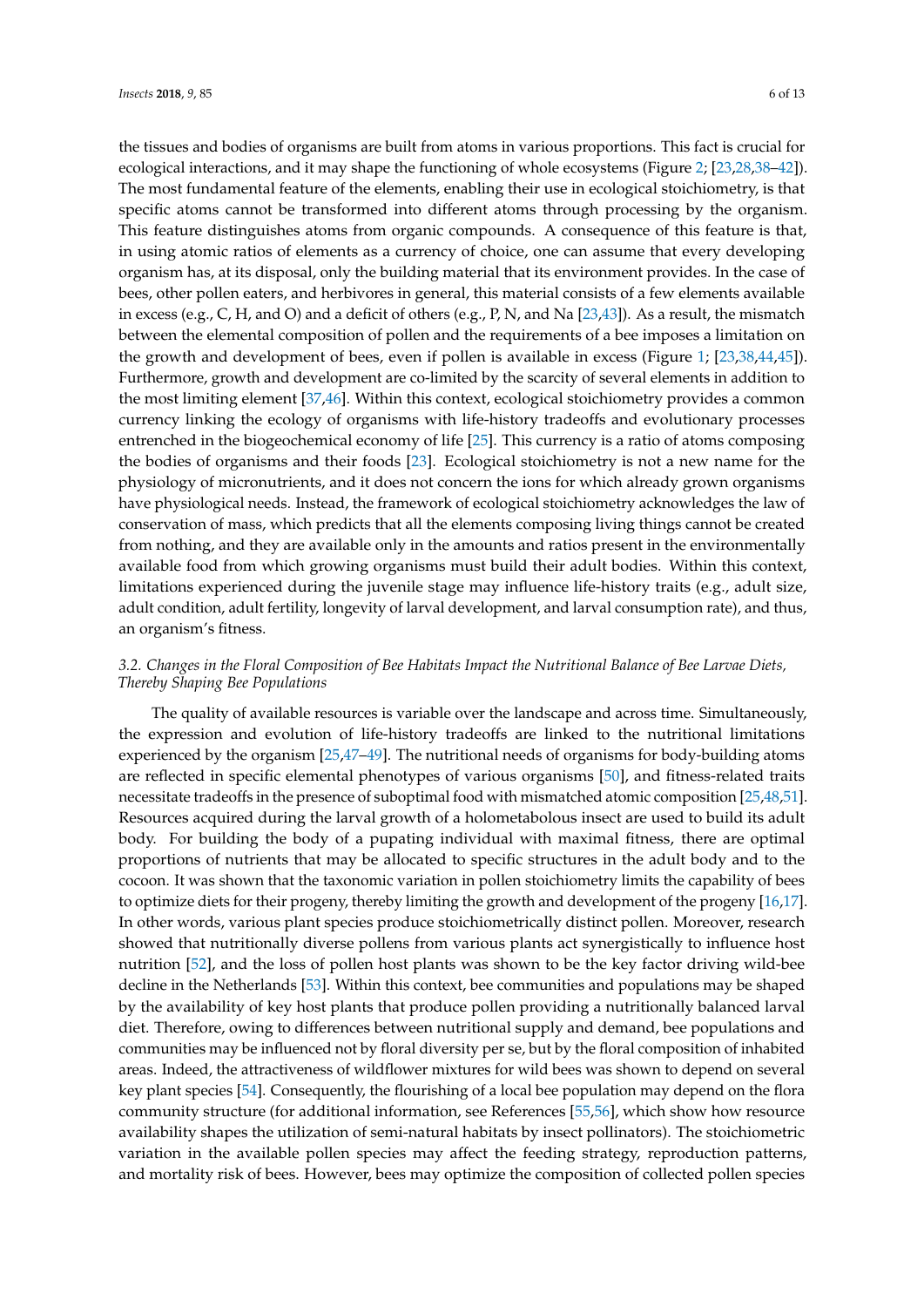to overcome stoichiometric mismatches by maximizing the quantities of the most limiting elements, and by minimizing the costs of food collection. Even so, the simple availability of specific plant species that produce stoichiometrically balanced pollen influences the condition and fitness of individual bees, consequently shaping their populations. If the floral composition of the bee habitat contains easily accessible but stoichiometrically unbalanced pollen, bee diversity and abundance will be negatively impacted, even if large amounts of pollen and nectar are available.

Decreasing plant diversity is thought to be one of the causes of the dwindling number of pollinators worldwide. Studies showed that various plant species interdependently shape the nutrition of *A. mellifera* honey bees [\[17](#page-10-11)[,52\]](#page-12-1) and wild mason bees [\[16](#page-10-10)[,21\]](#page-10-14), and that the foraging strategies of bumblebees may be influenced by pollen macronutrient ratios [\[57,](#page-12-6)[58\]](#page-12-7). Similarly, the first study considering the nutritional composition of pollen collected by four species of stingless bees in southeast Asia shows preferences toward four plant taxa, even though a total of 16 taxa were recognized in the collected pollen, and several stingless bee species (Meliponini) inhabiting various parts of the world show preferences toward specific species of pollen [\[15\]](#page-10-9). However, even though data on pollen species collected by various bees are available and the chemical composition of these pollens is known, the majority of studies do not discuss the obtained data considering the needs of bees for nutritionally balanced diets, but focus rather on human needs and human diet supplementation [\[15\]](#page-10-9). Therefore, we do not know the extent to which wild-bee populations are limited by the availability of various pollen species, or how specific changes in floral composition and diversity impact the nutritional balance of bee diets. Combining knowledge of the nutritional needs of bees with data on the chemical compositions of various pollen species would allow us to identify key plant species that can help bees compose balanced diets. Studies that address the nutritional ecology of wild bees while also considering the various species inhabiting different ecosystems are crucial for understanding how nutritional limitations impact bee populations. An improved understanding of the relationship among the floral composition of a bee habitat, the nutritional quality of the available food resources, and bee population dynamics is essential for the success and sustainability of conservation efforts aimed at mitigating bee decline.

### *3.3. Stoichiometric Niche*

Different bee species prefer different pollen species (e.g., References [\[18–](#page-10-12)[20\]](#page-10-13)). These preferences may be stoichiometrically determined, as predicted by the concept of the "*multidimensional stoichiometric niche*" [\[59\]](#page-12-8), based on the following: (1) since different species of consumers differ in their body multi-elemental stoichiometries, they also differ in their nutritional demands for the production of these bodies; (2) similarly, the potential food supplied in the environment differs in its multi-elemental stoichiometry, and, in the case of pollen, various plant species may offer stoichiometrically different pollen types (reviews of pollen stoichiometry: References [\[16](#page-10-10)[,17\]](#page-10-11)); (3) according to González and colleagues [\[59\]](#page-12-8), the stoichiometric niche is the region of multivariate niche space occupied by a group of individuals with similar stoichiometries, and specific species may occupy specific niches; and (4) therefore, to obtain stoichiometrically balanced food, various bee species that differ in their multi-elemental stoichiometries might prefer various pollen species, or similar pollens in different proportions.

#### *3.4. Sexual Dimorphism in Nutritional Needs May Shape Bee Populations*

Our understanding of population dynamics would benefit from incorporating data on within-population variation in experienced limitations posed on fitness and tradeoffs connected to these limitations [\[25](#page-10-18)[,48\]](#page-11-18). Population growth and dynamics may be shaped by sexual dimorphism of nutritional optima, and the capacity of each sex to fulfill a nutritional optimum based on shared resources [\[48\]](#page-11-18).

It was suggested that organismal stoichiometry, particularly *C:P* and *N:P* atomic ratios, is sex-dependent because of differential investment in specific sexual characters [\[25,](#page-10-18)[48\]](#page-11-18). Thus, *C:P*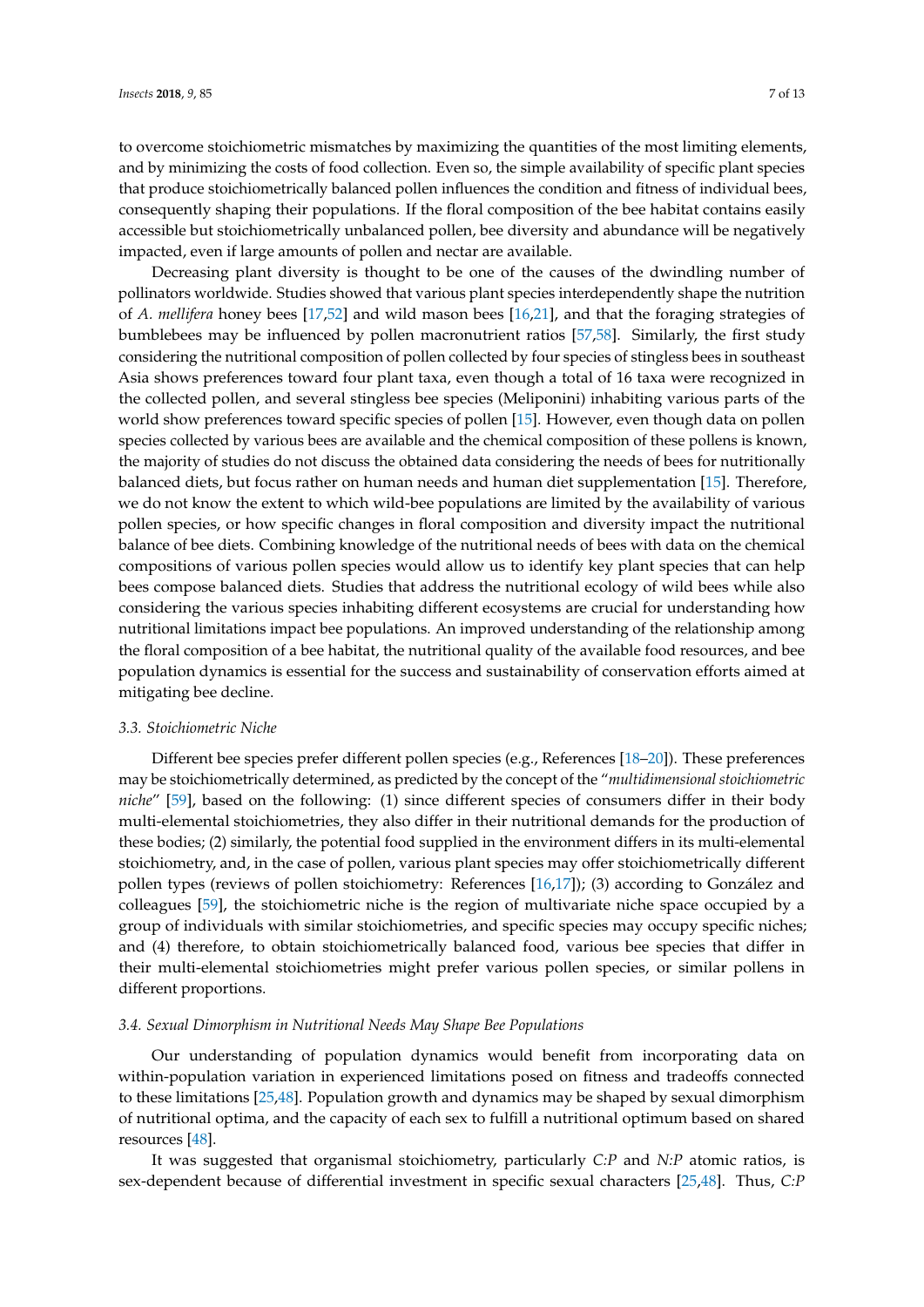ratios may be high in eggs (because of high lipid investment), enriching females in C and increasing female nutritional demand for C. Additionally, adult female bodies may be richer in P than male bodies because of substantial RNA investment. Goos and colleagues [\[60\]](#page-12-9) showed that sexual dimorphism in stoichiometry is more sophisticated than previously predicted [\[25,](#page-10-18)[48\]](#page-11-18), and is multi-elemental, extending beyond the *C:N:P* stoichiometry.

In holometabolous insects, females rely on their larval diet as a source of matter for adequate nutritional quality for investment in future breeding [\[49\]](#page-11-16). Within this context, sexual dimorphism was shown in the behavioral and physiological regulation of nutrient acquisition, including preferred protein–carbohydrate intake, body nutrient growth, the rate of food intake, and the efficiency of utilizing ingested nutrients for body growth [\[61\]](#page-12-10). Nevertheless, our knowledge on sexual differences in behavioral, and physiological processes that regulate nutrient acquisition in capital breeding insects is limited.

Variability in food nutrient content is linked to the expression of physiological tradeoffs among multiple fitness-enhancing traits, frequently discussed at a very general level as growth, survival, and reproduction [\[47,](#page-11-15)[49\]](#page-11-16). Available nutrients are taken in by organisms and are allocated to specific activities (e.g., foraging, growth, reproduction, maintenance, and storage), and this allocation results in the suite of traits characterizing specific organisms in a given environment [\[49\]](#page-11-16). However, the allocation may be a more sophisticated process. The simple distribution of nutrients available in the environment into somatic growth and building an optimal adult body, ensuring maximized fitness, is limited by both the quantity and quality of available resources [\[62\]](#page-12-11). This limitation is likely sex-dependent [\[48\]](#page-11-18). Optimal allocation of acquired nutrients does not mean the direct distribution of energy or matter to activities such as maintenance, growth, storage, and reproduction. Rather, it means that given proportions of nutrients composing acquired matter are allocated to specific traits (see examples in References [\[49,](#page-11-16)[51,](#page-12-0)[60,](#page-12-9)[61\]](#page-12-10)). Therefore, individuals of different sexes, relying on a nutritional supply of similar stoichiometric quality, are faced with different nutritional limitations. Consequently, to maximize their fitness, they should allocate stoichiometrically different resources to specific activities.

Intraspecific variability in elemental stoichiometry is not well documented, and most stoichiometrically explicit models treat populations as a pool of elements, ignoring the structures of those populations. In such a way, the fact that variability among individuals can influence the outcome of resource limitation was underestimated [\[63,](#page-12-12)[64\]](#page-12-13). The stoichiometric constraints posed on a single life-history trait of a certain life stage or sex may limit population growth [\[48,](#page-11-18)[64\]](#page-12-13) (see also References [\[25](#page-10-18)[,63\]](#page-12-12) for context), and conflict between the sexes in their ability to reach their own sex-specific optima may have important consequences for population growth [\[48\]](#page-11-18). For that reason, sexual dimorphism in nutritional needs should be considered in future studies on the nutritional ecology of wild bees, and ecological stoichiometry provides a ready-to-use framework for such studies (e.g., References [\[17](#page-10-11)[,48](#page-11-18)[,50,](#page-11-17)[60\]](#page-12-9)).

#### *3.5. Solitary Bee—A Model Organism for Ecological Stoichiometry Studies*

The unique biology of solitary bees enables the exact food eaten and 100% of the feces excreted during development to be collected precisely for a single specimen under natural conditions, and it allows easy preparation of laboratory feeding experiments. This capability makes solitary bees a perfect model organism for studies on ecological stoichiometry. The framework of ecological stoichiometry may be applied to any organism and to any of 20,000 bee species, regardless of their sociality, life-history traits, and foraging and breeding strategy. Solitary bees may be used as model systems for practical reasons: their nutritional ecology is simple compared with social bees, and they provide an opportunity for accurate but simple collection of all the food eaten and all the feces excreted during larval development. However, ecological stoichiometry may and should also be used to study ecological interactions of social bees with their host plants, as well as to study how nutrition may influence the ratio of different castes in a colony, as was already done in case of *A. mellifera* [\[17\]](#page-10-11). As an example,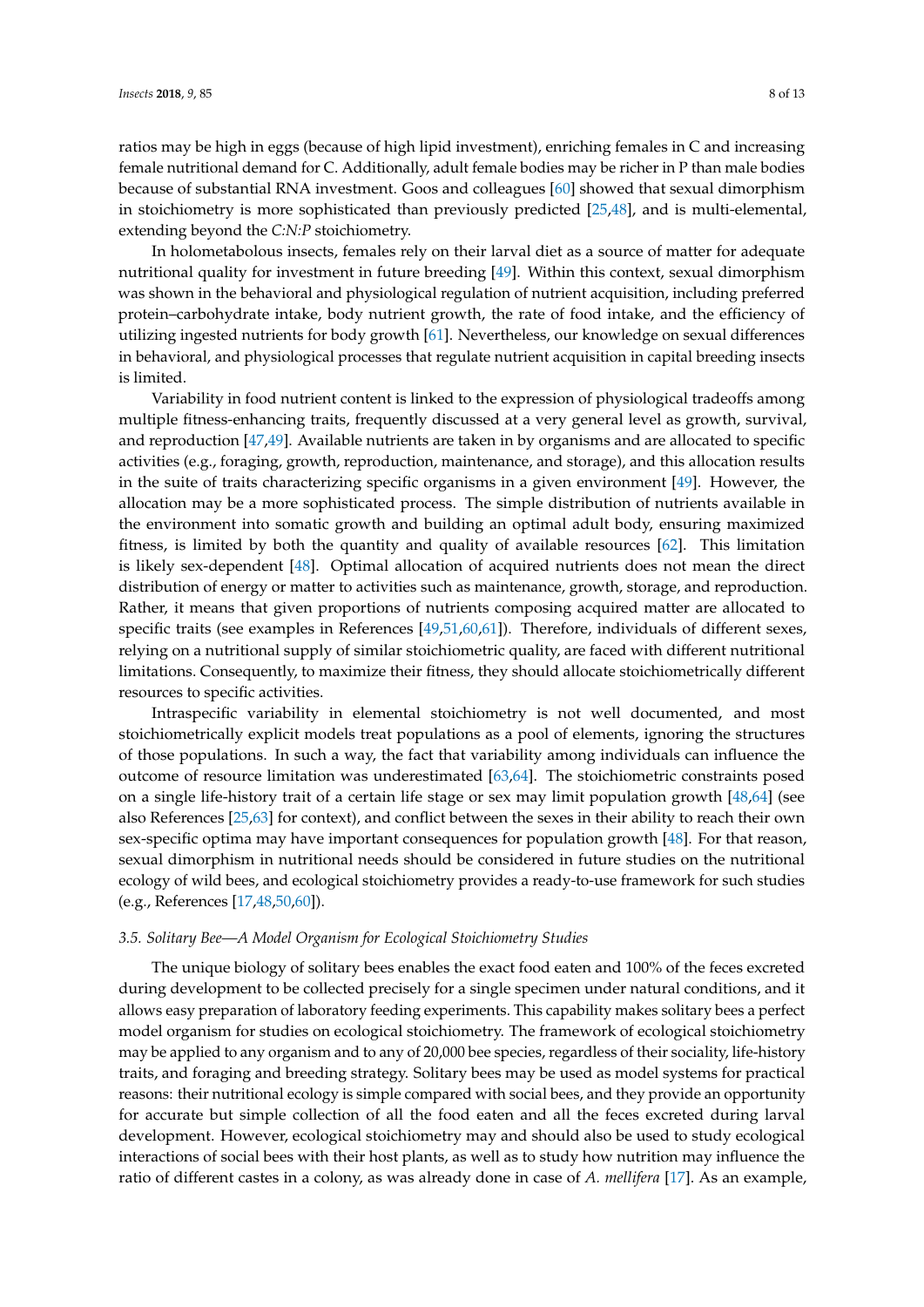I now briefly describe the breeding biology of one solitary bee species native to Europe, West Asia, and North Africa, *Osmia bicornis* L. This example may be applied to any bee species inhabiting any part of the world. In the case of *O. bicornis*, the female lays its eggs in cracks or holes, such as in fractured wood and rocks or cracks in building walls, preferring empty *Phragmites* stems [\[65–](#page-12-14)[67\]](#page-12-15). The nests are fine-lined, and they consist of a few-to-several dozen compartments (larval cells) that are closed on both sides. One egg is laid in each cell after a defined amount of pollen is deposited, and the female determines the sex of the egg by either fertilizing it or not [\[65,](#page-12-14)[66\]](#page-12-16). The pollen load that the mother provides for her progeny is larger for female than for male offspring, and the cells prepared for females are provisioned first, and are, thus, located in the rear of the nest, which allows easy sex identification at any developmental stage. The pollen load is subsequently utilized by the larva during growth and development [\[65,](#page-12-14)[68\]](#page-12-17). Larvae pupate in the summer, and bees overwinter in their cocoons as adults, and emerge the following spring [\[65\]](#page-12-14). All the excreta produced during the larval period are stored in a cell together with the cocoon and can be easily collected. Therefore, the whole elemental budget can be easily studied for a single specimen, from the pollen eaten by a single larva to an adult specimen that built itself and its cocoon based on this pollen, including all the excreta produced during the entire larval period. Additionally, feeding experiments performed in the framework of ecological stoichiometry would be, for practical reasons, easier to do using solitary bees as model systems than by using social bees.

#### **4. Conclusions and Avenues for Future Research**

Food resources are crucial for animal growth, development, and population dynamics [\[10\]](#page-10-5), and the reduced diversity of plants producing bee food was suggested as a factor responsible for the pollinator crisis [\[3](#page-9-1)[,9](#page-10-4)[,69](#page-12-18)[,70\]](#page-12-19). Considering this, taxonomical variance in pollen stoichiometry may limit pollen-eater development, directly linking the loss of floral diversity to bee nutritional needs [\[16](#page-10-10)[,17\]](#page-10-11). Therefore, considering the need to overcome nutritional mismatches that result from a stoichiometrically unbalanced diet will lead to a better understanding of the decline of pollinators, and may result in more successful intervention strategies.

The floral composition of the bee habitat, and especially the occurrence of key species that provide a nutritionally balanced larval diet, may be a factor influencing bee populations. Thus, not only the quantity, but also the quality, of food sources for bees should be considered in intervention strategies aimed at improving the nutritional base for bees. Simply planting random plant species that offer pollen or nectar in large quantities is not a good practice. However, bee-friendly plants are often defined based on the quantities of nectar and pollen that they produce, as well as on the visitation rates of adult insects that forage for energy. This conception is misleading, and incorporation of taxonomically and sexually specific nutritional requirements of wild bees into conservation strategies could improve the nutritional base for bees.

To gain an adequate understanding of ecosystems' current and past behavior, and to better anticipate future changes, knowledge is needed regarding (1) the limitations imposed on the life histories of organisms inhabiting considered ecosystems, (2) the relationships between these organisms, and (3) the dynamics of their populations. One important factor in this respect is the flow of energy and the cycling of matter [\[23](#page-10-16)[,28](#page-11-0)[,41\]](#page-11-19). Ecological stoichiometry provides a ready-to-use framework for studying how the balance of energy and matter affects organisms and their interactions in ecosystems [\[23\]](#page-10-16). This framework enables an easy and accurate comparison of the nutritional demands of bee larvae for body-building nutrients with the supply of these nutrients in an inhabited environment. The stoichiometric mismatch between larval nutritional demand and supply may negatively affect bee communities and populations. Therefore, I propose the application of ecological stoichiometry in studying the nutritional ecology of wild bees.

A recent study noted that, in the scientific literature, it is easier to find a population's genome than its elemental composition [\[37\]](#page-11-8). The dependency of bees on pollen stoichiometry, which is taxonomically variable, is yet to be studied, except in two works on *O. bicornis* and *A. mellifera*, and various taxa of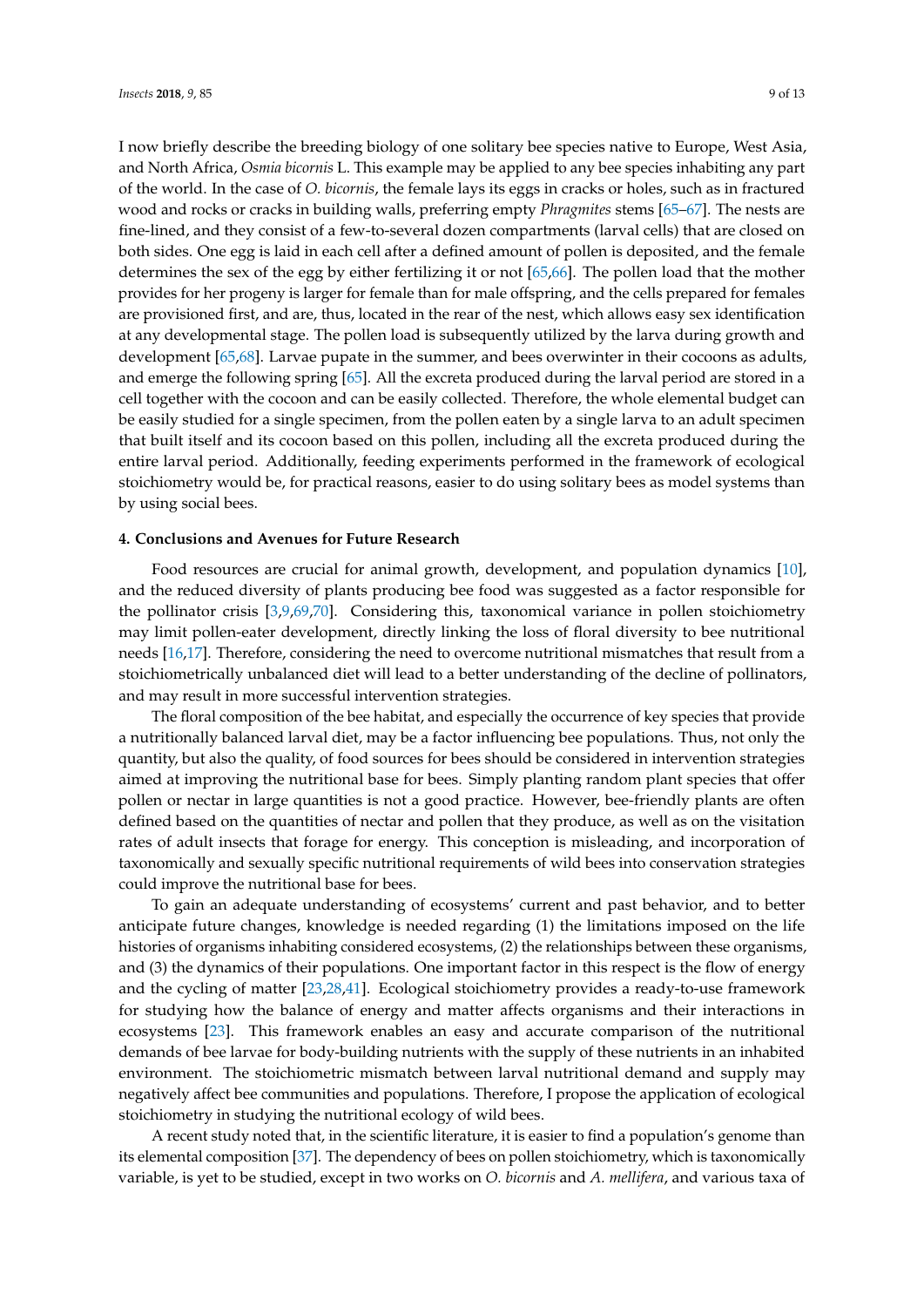pollen [\[16](#page-10-10)[,17\]](#page-10-11). At the same time, the concept of a "stoichiometric niche" was introduced and defined as the region of a multivariate niche space occupied by a group of individuals where the axes represent their elemental content [\[59\]](#page-12-8). If a consumer is not able to find food fitting its stoichiometric niche, a limitation is imposed on its growth and development, negatively influencing its fitness, and the whole population may be negatively impacted in this way [\[25,](#page-10-18)[26\]](#page-10-19). Since a considerable knowledge gap exists concerning the atomic composition and stoichiometric relationships between wild bees and their potential food sources, the following questions should be answered in future studies to gain knowledge on the nutritional ecology of wild bees that could improve conservation strategies:

- 1. How do various taxa of pollen differ in their stoichiometry?
- 2. How do various species, and different sexes and castes of bees differ in their stoichiometry, and therefore, how different are their nutritional demands? Which scarce elements limit the growth and development of different sexes and castes, and of various species of bees?
- 3. Following (1) and (2), which specific key host plant species that produce stoichiometrically desirable pollen allow bees to balance their diets?

Understanding the demand for a nutritionally balanced diet in growing bees is critical for understanding ongoing changes in wild-bee populations worldwide, and for predicting future changes connected with transformations of bee-habitat floral composition. Within this context, experimental studies manipulating the nutritional supply of various pollen species are needed to elucidate ecological interactions between bees and their known and potential host plant species. To enable us to fully understand the nutritional aspects of bee–plant interactions, these studies might use the framework of ecological stoichiometry. This would lead to an understanding of the most basic mechanism shaping the nutritional ecology of bees—balancing the larval diet to enable its growth, development, and pupation into the adult body equipped with all the structures needed for maximized fitness. At the same time, as a complementary approach, the concentrations of the chosen organic substances (e.g., important PLFAs, amino acids, vitamins, etc.) in studied pollens could be measured to detect mechanisms shaping another level of possible limitations posed on developing larvae. Finally, to fully understand the bee nutritional ecology, gut-dwelling symbionts should be considered, including their needs for a stoichiometrically balanced diet, as well as for specific organic compounds. These three complementary approaches could result in an improved understanding of the behavior of ecosystems, an improved prediction of how changes in floral structure affect pollen-eating pollinators, and improved strategies for pollinator conservation and management.

**Funding:** The presented study was supported by the Polish Ministry of Science and Higher Education (Grant No.: DS/WBiNoZ/INoS/DS 761) and the National Science Centre, Poland (Grant No.: 2016/21/B/NZ8/00318; ´ contract no. for this grant: UMO-2016/21/B/NZ8/00318).

**Acknowledgments:** I am indebted to the anonymous reviewers for highlighting the strengths and weaknesses of the previous version of this perspective paper, and for their constructive critical comments.

**Conflicts of Interest:** The author declares no conflict of interest.

#### **References**

- <span id="page-9-0"></span>1. Giannini, T.C.; Cordeiro, G.D.; Freitas, B.M.; Saraiva, A.M.; Imperatriz-Fonseca, V.L. The dependence of crops for pollinators and the economic value of pollination in Brazil. *J. Econ. Entomol.* **2015**, *108*, 849–857. [\[CrossRef\]](http://dx.doi.org/10.1093/jee/tov093) [\[PubMed\]](http://www.ncbi.nlm.nih.gov/pubmed/26470203)
- <span id="page-9-2"></span>2. Klein, A.M.; Vaissiere, B.E.; Cane, J.H.; Steffan-Dewenter, I.; Cunningham, S.A.; Kremen, C.; Tscharntke, T. Importance of pollinators in changing landscapes for world crops. *Proc. R. Soc. B Biol. Sci.* **2007**, *274*, 303–313. [\[CrossRef\]](http://dx.doi.org/10.1098/rspb.2006.3721) [\[PubMed\]](http://www.ncbi.nlm.nih.gov/pubmed/17164193)
- <span id="page-9-1"></span>3. Potts, S.G.; Biesmeijer, J.C.; Kremen, C.; Neumann, P.; Schweiger, O.; Kunin, W.E. Global pollinator declines: Trends, impacts and drivers. *Trends Ecol. Evol.* **2010**, *25*, 345–353. [\[CrossRef\]](http://dx.doi.org/10.1016/j.tree.2010.01.007) [\[PubMed\]](http://www.ncbi.nlm.nih.gov/pubmed/20188434)
- <span id="page-9-3"></span>4. Goulson, D.; Nicholls, E.; Botias, C.; Rotheray, E.L. Bee declines driven by combined stress from parasites, pesticides, and lack of flowers. *Science* **2015**, *347*. [\[CrossRef\]](http://dx.doi.org/10.1126/science.1255957) [\[PubMed\]](http://www.ncbi.nlm.nih.gov/pubmed/25721506)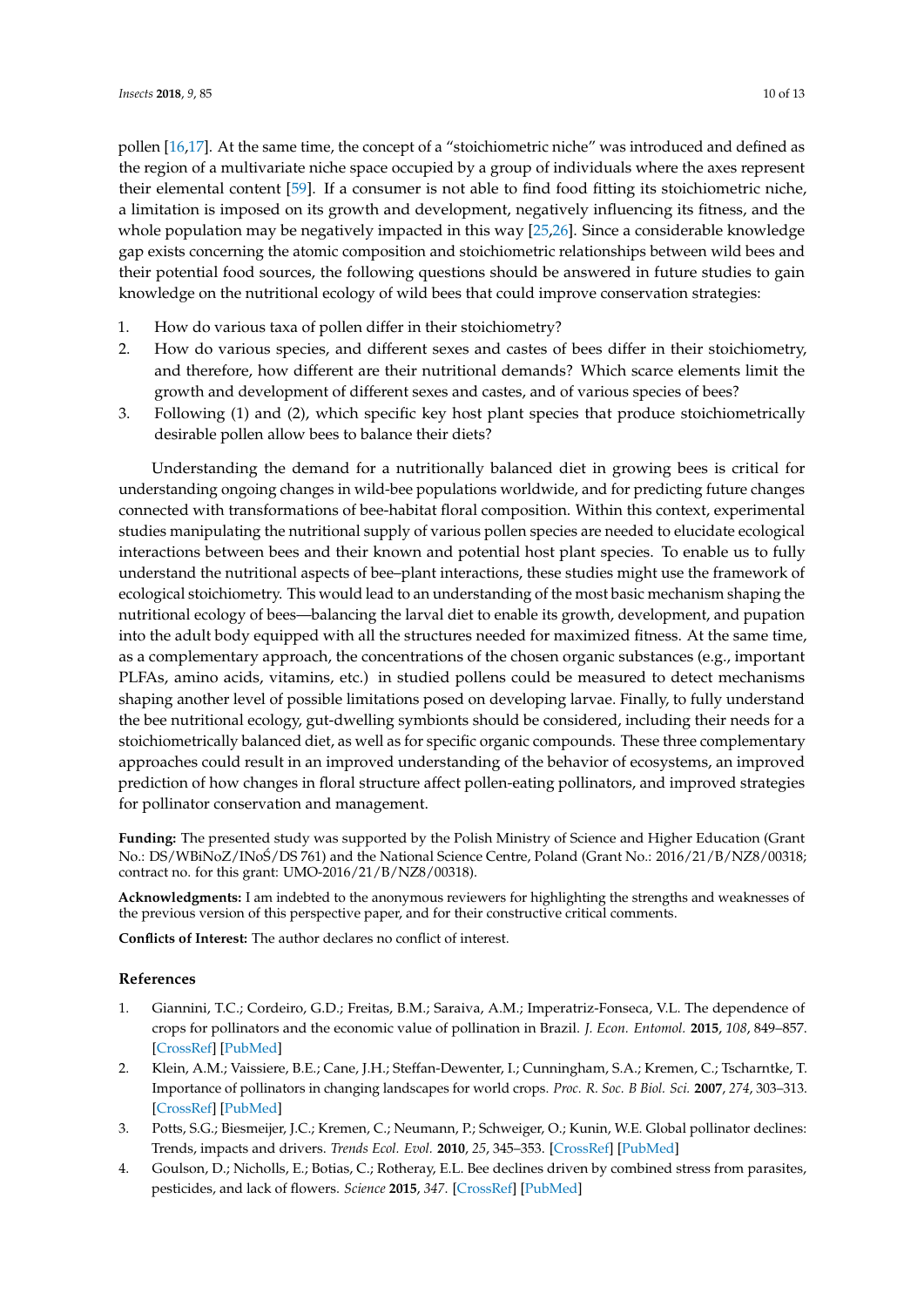- <span id="page-10-0"></span>5. Vanbergen, A.J. Threats to an ecosystem service: Pressures on pollinators. *Front. Ecol. Environ.* **2013**, *11*, 251–259. [\[CrossRef\]](http://dx.doi.org/10.1890/120126)
- <span id="page-10-1"></span>6. Gallai, N.; Salles, J.-M.; Settele, J.; Vaissière, B.E. Economic valuation of the vulnerability of world agriculture confronted with pollinator decline. *Ecol. Econ.* **2009**, *68*, 810–821. [\[CrossRef\]](http://dx.doi.org/10.1016/j.ecolecon.2008.06.014)
- <span id="page-10-2"></span>7. IPEBS. *IPBES: The Assessment Report of the Intergovernmental Science-Policy Platform on Biodiversity and Ecosystem Services on Pollinators, Pollination and Food Production*; Intergovernmental Science-Policy Platform on Biodiversity and Ecosystem Services: Bonn, Germany, 2016.
- <span id="page-10-3"></span>8. Ollerton, J. Pollinator diversity: Distribution, ecological function, and conservation. *Annu. Rev. Ecol. Evol. Syst.* **2017**, *48*, 353–376. [\[CrossRef\]](http://dx.doi.org/10.1146/annurev-ecolsys-110316-022919)
- <span id="page-10-4"></span>9. Roulston, T.A.H.; Goodell, K. The role of resources and risks in regulating wild bee populations. *Annu. Rev. Entomol.* **2011**, *56*, 293–312. [\[CrossRef\]](http://dx.doi.org/10.1146/annurev-ento-120709-144802) [\[PubMed\]](http://www.ncbi.nlm.nih.gov/pubmed/20822447)
- <span id="page-10-5"></span>10. Woodard, S.H.; Jha, S. Wild bee nutritional ecology: Predicting pollinator population dynamics, movement, and services from floral resources. *Curr. Opin. Insect Sci.* **2017**, *21*, 83–90. [\[CrossRef\]](http://dx.doi.org/10.1016/j.cois.2017.05.011) [\[PubMed\]](http://www.ncbi.nlm.nih.gov/pubmed/28822494)
- <span id="page-10-6"></span>11. Matias, D.M.S.; Borgemeister, C.; von Wehrden, H. Thinking beyond Western commercial honeybee hives: Towards improved conservation of honey bee diversity. *Biodivers. Conserv.* **2017**, *26*, 3499–3504. [\[CrossRef\]](http://dx.doi.org/10.1007/s10531-017-1404-y)
- 12. Rader, R.; Bartomeus, I.; Garibaldi, L.A.; Garratt, M.P.D.; Howlett, B.G.; Winfree, R.; Cunningham, S.A.; Mayfield, M.M.; Arthur, A.D.; Andersson, G.K.S.; et al. Non-bee insects are important contributors to global crop pollination. *Proc. Natl. Acad. Sci. USA* **2016**, *113*, 146–151. [\[CrossRef\]](http://dx.doi.org/10.1073/pnas.1517092112) [\[PubMed\]](http://www.ncbi.nlm.nih.gov/pubmed/26621730)
- <span id="page-10-7"></span>13. Geldmann, J.; González-Varo, J.P. Conserving honey bees does not help wildlife. *Science* **2018**, *359*, 392–393. [\[CrossRef\]](http://dx.doi.org/10.1126/science.aar2269) [\[PubMed\]](http://www.ncbi.nlm.nih.gov/pubmed/29371456)
- <span id="page-10-8"></span>14. Wright, G.A.; Nicolson, S.W.; Shafir, S. Nutritional physiology and ecology of honey bees. *Annu. Rev. Entomol.* **2018**, *63*, 327–344. [\[CrossRef\]](http://dx.doi.org/10.1146/annurev-ento-020117-043423) [\[PubMed\]](http://www.ncbi.nlm.nih.gov/pubmed/29029590)
- <span id="page-10-9"></span>15. Vit, P.; Pedro, S.R.M.; Roubik, D.W. (Eds.) *Pot-Pollen in Stingless Bee Melittology*; Springer International Publishing: Cham, Switzerland, 2018; ISBN 978-3-319-61838-8.
- <span id="page-10-10"></span>16. Filipiak, M.; Weiner, J. Plant-insect interactions: The role of ecological stoichiometry. *Acta Agrobot.* **2017**, *70*. [\[CrossRef\]](http://dx.doi.org/10.5586/aa.1710)
- <span id="page-10-11"></span>17. Filipiak, M.; Kuszewska, K.; Asselman, M.; Denisow, B.; Stawiarz, E.; Woyciechowski, M.; Weiner, J. Ecological stoichiometry of the honeybee: Pollen diversity and adequate species composition are needed to mitigate limitations imposed on the growth and development of bees by pollen quality. *PLoS ONE* **2017**, *12*, e0183236. [\[CrossRef\]](http://dx.doi.org/10.1371/journal.pone.0183236) [\[PubMed\]](http://www.ncbi.nlm.nih.gov/pubmed/28829793)
- <span id="page-10-12"></span>18. Cripps, C.; Rust, R.W. Pollen preferences of seven osmia species (*Hymenoptera*: *Megachilidae*). *Environ. Entomol.* **1989**, *18*, 133–138. [\[CrossRef\]](http://dx.doi.org/10.1093/ee/18.1.133)
- 19. Kraemer, M.E.; Favi, F.D.; Niedziela, C.E. Nesting and pollen preference of *Osmia lignaria* lignaria (*Hymenoptera*: *Megachilidae*) in Virginia and North Carolina Orchards. *Environ. Entomol.* **2014**, *43*, 932–941. [\[CrossRef\]](http://dx.doi.org/10.1603/EN13219) [\[PubMed\]](http://www.ncbi.nlm.nih.gov/pubmed/24865141)
- <span id="page-10-13"></span>20. Raw, A. Pollen preferences of three osmia species (*Hymenoptera*). *Oikos* **1974**, *25*. [\[CrossRef\]](http://dx.doi.org/10.2307/3543545)
- <span id="page-10-14"></span>21. Bukovinszky, T.; Rikken, I.; Evers, S.; Wäckers, F.L.; Biesmeijer, J.C.; Prins, H.H.T.; Kleijn, D. Effects of pollen species composition on the foraging behaviour and offspring performance of the mason bee *Osmia bicornis* (L.). *Basic Appl. Ecol.* **2016**, *18*, 21–30. [\[CrossRef\]](http://dx.doi.org/10.1016/j.baae.2016.11.001)
- <span id="page-10-15"></span>22. Sterner, R.W.; Elser, J.J. Ecological stoichiometry: Overview. In *Encyclopedia of Ecology*; Jorgensen, S.E., Fath, B.D., Eds.; Elsevier: Amsterdam, The Netherlands, 2008; pp. 1101–1116.
- <span id="page-10-16"></span>23. Sterner, R.W.; Elser, J.J. *Ecological Stoichiometry: The Biology of Elements from Molecules to the Biosphere*; Princeton University Press: Princeton, NJ, USA, 2002.
- <span id="page-10-17"></span>24. Elser, J.J.; Hamilton, A. Stoichiometry and the new biology: The future is now. *PLoS Biol.* **2007**, *5*. [\[CrossRef\]](http://dx.doi.org/10.1371/journal.pbio.0050181) [\[PubMed\]](http://www.ncbi.nlm.nih.gov/pubmed/17638416)
- <span id="page-10-18"></span>25. Kay, A.D.; Ashton, I.W.; Gorokhova, E.; Kerkhoff, A.J.; Liess, A.; Litchman, E. Toward a stoichiometric framework for evolutionary biology. *Oikos* **2005**, *109*, 6–17. [\[CrossRef\]](http://dx.doi.org/10.1111/j.0030-1299.2005.14048.x)
- <span id="page-10-19"></span>26. Kay, A.D.; Vrede, T. Ecological stoichiometry: Evolutionary and biochemical aspects. *Encycl. Ecol.* **2008**, *1–5*, 1472–1481. [\[CrossRef\]](http://dx.doi.org/10.1016/b978-008045405-4.00305-0)
- <span id="page-10-20"></span>27. Jeyasingh, P.D.; Goos, J.M.; Thompson, S.K.; Godwin, C.M.; Cotner, J.B. Ecological stoichiometry beyond redfield: An ionomic perspective on elemental homeostasis. *Front. Microbiol.* **2017**, *8*. [\[CrossRef\]](http://dx.doi.org/10.3389/fmicb.2017.00722) [\[PubMed\]](http://www.ncbi.nlm.nih.gov/pubmed/28487686)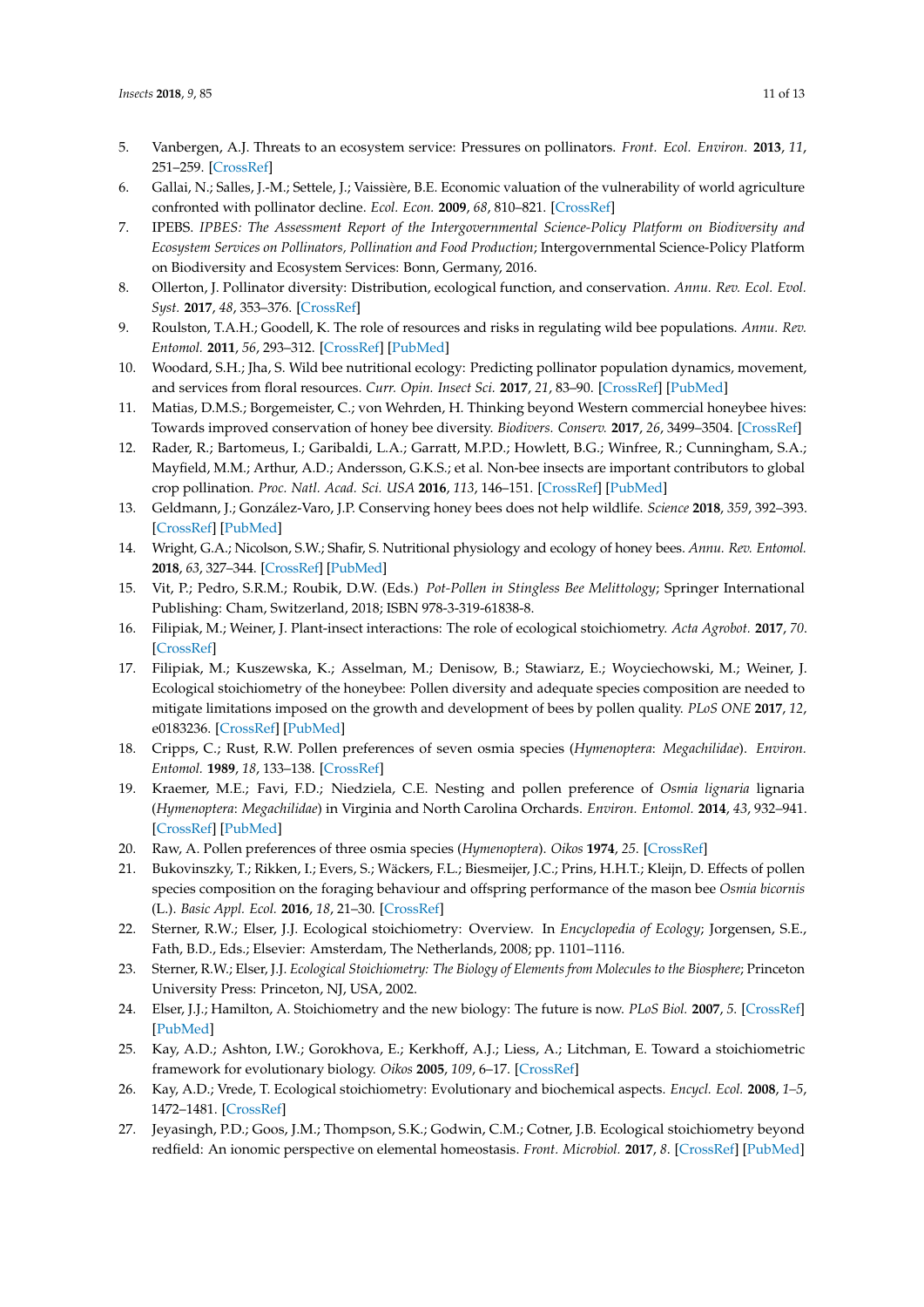- <span id="page-11-0"></span>28. Cherif, M. Biological stoichiometry: The elements at the heart of biological interactions. In *Stoichiometry and Research—The Importance of Quantity in Biomedicine*; Innocenti, D.A., Ed.; InTech: Rijeka, Croatia, 2012; pp. 357–376.
- <span id="page-11-1"></span>29. Denno, R.F.; Fagan, W.F. Might nitrogen limitation promote omnivory among carnivorous arthropods? *Ecology* **2003**, *84*, 2522–2531. [\[CrossRef\]](http://dx.doi.org/10.1890/02-0370)
- <span id="page-11-2"></span>30. Jones, R.H.; Flynn, K.J. Nutritional status and diet composition affect the value of diatoms as copepod prey. *Science* **2005**, *307*, 1457–1459. [\[CrossRef\]](http://dx.doi.org/10.1126/science.1107767) [\[PubMed\]](http://www.ncbi.nlm.nih.gov/pubmed/15746424)
- <span id="page-11-3"></span>31. Slansky, F.; Rodriguez, J.G. *Nutritional Ecology of Insects, Mites, Spiders, and Related Invertebrates*; Wiley-Interscience: New York, NY, USA, 1987.
- <span id="page-11-4"></span>32. Rotheray, E.L.; Osborne, J.L.; Goulson, D. Quantifying the food requirements and effects of food stress on bumble bee colony development. *J. Apic. Res.* **2017**, *56*, 288–299. [\[CrossRef\]](http://dx.doi.org/10.1080/00218839.2017.1307712)
- 33. Bowers, M.A. Resource availability and timing of reproduction in bumble bee colonies (*Hymenoptera*: *Apidae*). *Environ. Entomol.* **1986**, *15*, 750–755. [\[CrossRef\]](http://dx.doi.org/10.1093/ee/15.3.750)
- <span id="page-11-5"></span>34. Riedinger, V.; Mitesser, O.; Hovestadt, T.; Steffan-Dewenter, I.; Holzschuh, A. Annual dynamics of wild bee densities: Attractiveness and productivity effects of oilseed rape. *Ecology* **2015**, *96*, 1351–1360. [\[CrossRef\]](http://dx.doi.org/10.1890/14-1124.1) [\[PubMed\]](http://www.ncbi.nlm.nih.gov/pubmed/26236848)
- <span id="page-11-6"></span>35. Holzschuh, A.; Dainese, M.; González-Varo, J.P.; Mudri-Stojnić, S.; Riedinger, V.; Rundlöf, M.; Scheper, J.; Wickens, J.B.; Wickens, V.J.; Bommarco, R.; et al. Mass-flowering crops dilute pollinator abundance in agricultural landscapes across Europe. *Ecol. Lett.* **2016**, *19*, 1228–1236. [\[CrossRef\]](http://dx.doi.org/10.1111/ele.12657) [\[PubMed\]](http://www.ncbi.nlm.nih.gov/pubmed/27531385)
- <span id="page-11-7"></span>36. Todd, K.J.; Gardiner, M.M.; Lindquist, E.D. Mass flowering crops as a conservation resource for wild pollinators (*Hymenoptera*: *Apoidea*). *J. Kansas Entomol. Soc.* **2016**, *89*, 158–167. [\[CrossRef\]](http://dx.doi.org/10.2317/0022-8567-89.2.158)
- <span id="page-11-8"></span>37. Kaspari, M.; Powers, J.S. Biogeochemistry and geographical ecology: Embracing all twenty-five elements required to build organisms. *Am. Nat.* **2016**, *188*, S62–S73. [\[CrossRef\]](http://dx.doi.org/10.1086/687576) [\[PubMed\]](http://www.ncbi.nlm.nih.gov/pubmed/27513911)
- <span id="page-11-9"></span>38. Sterner, R.W.; Hessen, D.O. Algal nutrient limitation and the nutrition of aquatic herbivores. *Annu. Rev. Ecol. Evol. Syst.* **1994**, *25*, 1–29. [\[CrossRef\]](http://dx.doi.org/10.1146/annurev.es.25.110194.000245)
- 39. Hessen, D.O.; Elser, J.J.; Sterner, R.W.; Urabe, J. Ecological stoichiometry: An elementary approach using basic principles. *Limnol. Oceanogr.* **2013**, *58*, 2219–2236. [\[CrossRef\]](http://dx.doi.org/10.4319/lo.2013.58.6.2219)
- 40. Cherif, M.; Loreau, M. Plant-herbivore-decomposer stoichiometric mismatches and nutrient cycling in ecosystems. *Proc. Biol. Sci.* **2013**, *280*, 1–9. [\[CrossRef\]](http://dx.doi.org/10.1098/rspb.2012.2453) [\[PubMed\]](http://www.ncbi.nlm.nih.gov/pubmed/23303537)
- <span id="page-11-19"></span>41. Wilder, S.M.; Jeyasingh, P.D. Merging elemental and macronutrient approaches for a comprehensive study of energy and nutrient flows. *J. Anim. Ecol.* **2016**, *85*, 1427–1430. [\[CrossRef\]](http://dx.doi.org/10.1111/1365-2656.12573) [\[PubMed\]](http://www.ncbi.nlm.nih.gov/pubmed/27778382)
- <span id="page-11-10"></span>42. Zhang, C.; Jansen, M.; De Meester, L.; Stoks, R. Energy storage and fecundity explain deviations from ecological stoichiometry predictions under global warming and size-selective predation. *J. Anim. Ecol.* **2016**, *85*, 1431–1441. [\[CrossRef\]](http://dx.doi.org/10.1111/1365-2656.12531) [\[PubMed\]](http://www.ncbi.nlm.nih.gov/pubmed/27080908)
- <span id="page-11-11"></span>43. Bujan, J.; Wright, S.J.; Kaspari, M. Biogeochemical drivers of neotropical ant activity and diversity. *Ecosphere* **2016**, *7*. [\[CrossRef\]](http://dx.doi.org/10.1002/ecs2.1597)
- <span id="page-11-12"></span>44. Schade, J.D.; Kyle, M.; Hobbie, S.E.; Fagan, W.F.; Elser, J.J. Stoichiometric tracking of soil nutrients by a desert insect herbivore. *Ecol. Lett.* **2003**, *6*, 96–101. [\[CrossRef\]](http://dx.doi.org/10.1046/j.1461-0248.2003.00409.x)
- <span id="page-11-13"></span>45. Elser, J.J.; Fagan, W.F.; Denno, R.F.; Dobberfuhl, D.R.; Folarin, A.; Huberty, A.; Interlandi, S.; Kilham, S.S.; McCauley, E.; Schulz, K.L.; et al. Nutritional constraints in terrestrial and freshwater food webs. *Nature* **2000**, *408*, 578–580. [\[CrossRef\]](http://dx.doi.org/10.1038/35046058) [\[PubMed\]](http://www.ncbi.nlm.nih.gov/pubmed/11117743)
- <span id="page-11-14"></span>46. Yoshida, T. Ecological stoichiometry and the shape of resource-based tradeoffs. *Oikos* **2006**, *112*, 406–411. [\[CrossRef\]](http://dx.doi.org/10.1111/j.0030-1299.2006.14231.x)
- <span id="page-11-15"></span>47. Zera, A.J.; Harshman, L.G. The physiology of life history trade-offs in animals. *Annu. Rev. Ecol. Evol. Syst.* **2001**, *32*, 95–126. [\[CrossRef\]](http://dx.doi.org/10.1146/annurev.ecolsys.32.081501.114006)
- <span id="page-11-18"></span>48. Morehouse, N.I.; Nakazawa, T.; Booher, C.M.; Jeyasingh, P.D.; Hall, M.D. Sex in a material world: Why the study of sexual reproduction and sex-specific traits should become more nutritionally-explicit. *Oikos* **2010**, *119*, 766–778. [\[CrossRef\]](http://dx.doi.org/10.1111/j.1600-0706.2009.18569.x)
- <span id="page-11-16"></span>49. Boggs, C.L. Understanding insect life histories and senescence through a resource allocation lens. *Funct. Ecol.* **2009**, *23*, 27–37. [\[CrossRef\]](http://dx.doi.org/10.1111/j.1365-2435.2009.01527.x)
- <span id="page-11-17"></span>50. Jeyasingh, P.D.; Cothran, R.D.; Tobler, M. Testing the ecological consequences of evolutionary change using elements. *Ecol. Evol.* **2014**, *4*, 528–538. [\[CrossRef\]](http://dx.doi.org/10.1002/ece3.950) [\[PubMed\]](http://www.ncbi.nlm.nih.gov/pubmed/24634736)